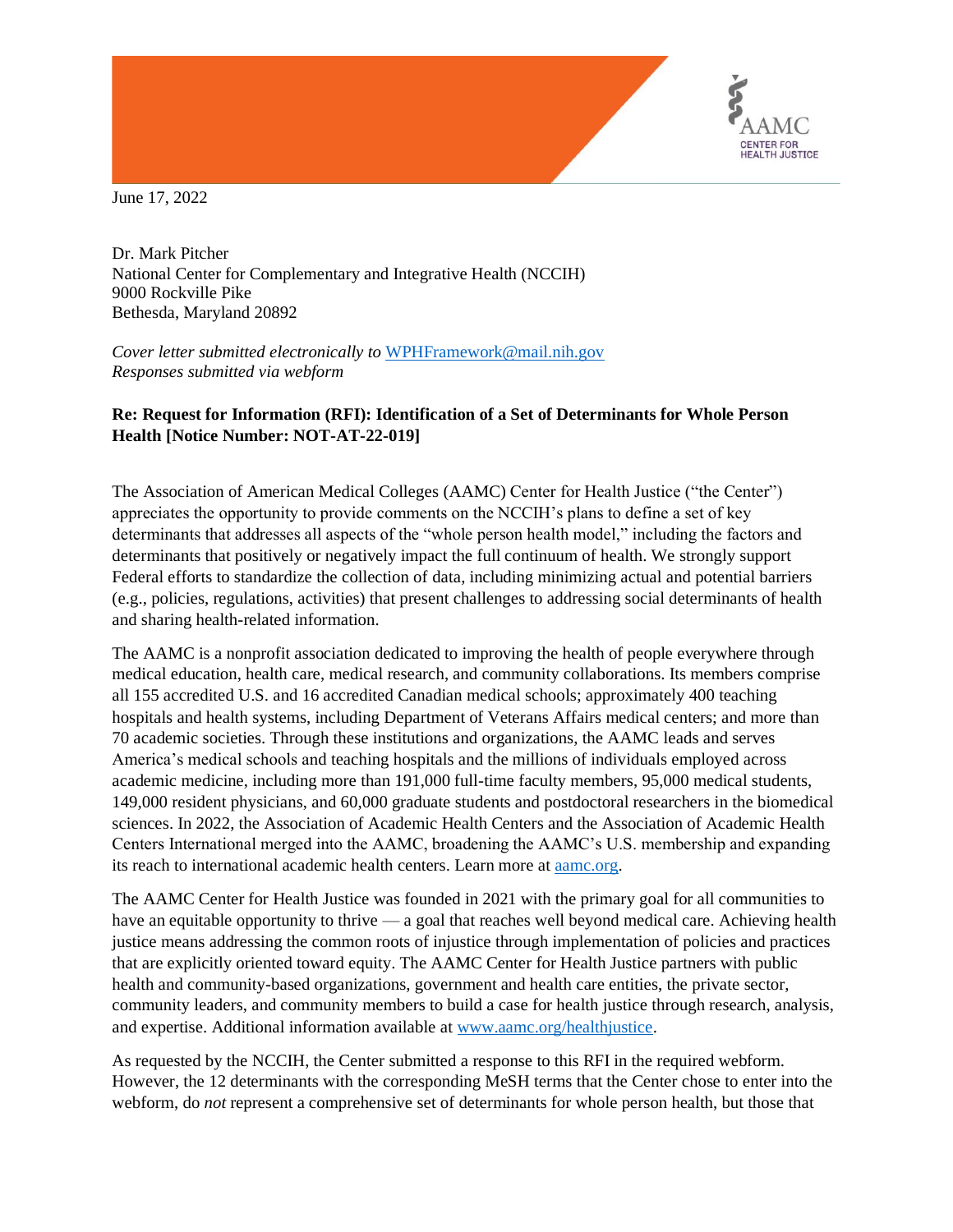were identified through the exercise described below as having particular importance or as being routinely overlooked in policymaking efforts. The purpose of this letter is to provide the NCCIH with additional context for our response, including recommendations on how the responses to this RFI could be considered as the NCCIH is forming next steps.

### **Solicitation of Responses**

Through a series of email invitations, groups of individuals from across the AAMC and the Center community were encouraged to complete a short questionnaire to provide perspectives on some key factors and determinants that could be used in research and patient care in support of the full continuum of health. Although the questionnaire also included information to allow individuals to respond to the NCCIH RFI directly, the Center used this "crowdsourcing" exercise to inform its response.

Respondents were asked to identify social determinants that have the most significant impact on health or the progression of disease, select determinants they believed had the most impact on health from a list, and provide the Center with other determinants that they felt are neglected or under-addressed in research or policymaking.

Recipients of the invitation included all AAMC employees and the AAMC Center for Health Justice community partner network, *AAMC Collaborative for Health Equity: Act, Research, Generate Evidence* (CHARGE). CHARGE is a collective of academic health centers and their multisector community partners that work together to advance research, policy, and programmatic solutions to health and health inequities.<sup>1</sup> Central to the mission of the Center is authentic community engagement to advance equity, civil rights, racial justice, and equal opportunity. The CHARGE community is an important part of this mission, and the expertise from this community has served as an indelible resource for the Center's programmatic activities, responses to proposed policy and regulation, and congressional requests. Given that CHARGE's work impacts many areas of the research enterprise (e.g., institutional, state, local, and federal levels) and touches on a vast range of determinants of health and other factors, we believed this group was in a unique position to provide feedback on this activity.

Further, the Center's interest in sharing this RFI with the AAMC and Center stakeholder and partner community was also to ensure this information reached individuals and groups that might be unaware of important comment opportunities proffered by the Federal Register or the NIH Guide Notice for Grants and Contracts such as this one. Considering, the NCCIH's efforts to develop a comprehensive set of social determinants should not end with this request. As discussed briefly below, we encourage additional opportunities for bi-directional community input, including the establishment of community working groups and working directly with community-based organizations to gather on the ground wisdom and perspective on the development, implementation, and retrospective evaluation of activities related to this RFI. 2

<sup>1</sup> See, AAMC Center for Health Justice, *CHARGE,* <https://www.aamchealthjustice.org/get-involved/aamc-charge> (last visited June 13, 2022).

<sup>2</sup> For ways the NCCIH can build meaningful community patronships, see: AAMC Center for Health Justice,

https://www.aamc.org/healthjustice; Also see, *AAMC Principles of Trustworthiness*, https://www.aamc.org/trustworthiness, *Principles of Trustworthiness Toolkit*, https://www.aamc.org/trustworthiness#toolkit; *AAMC Community Engagement Tool,* https://www.aamc.org/what-we-do/mission-areas/medical-research/healthequity/community-engagement/toolkits (last visited June 15, 2022).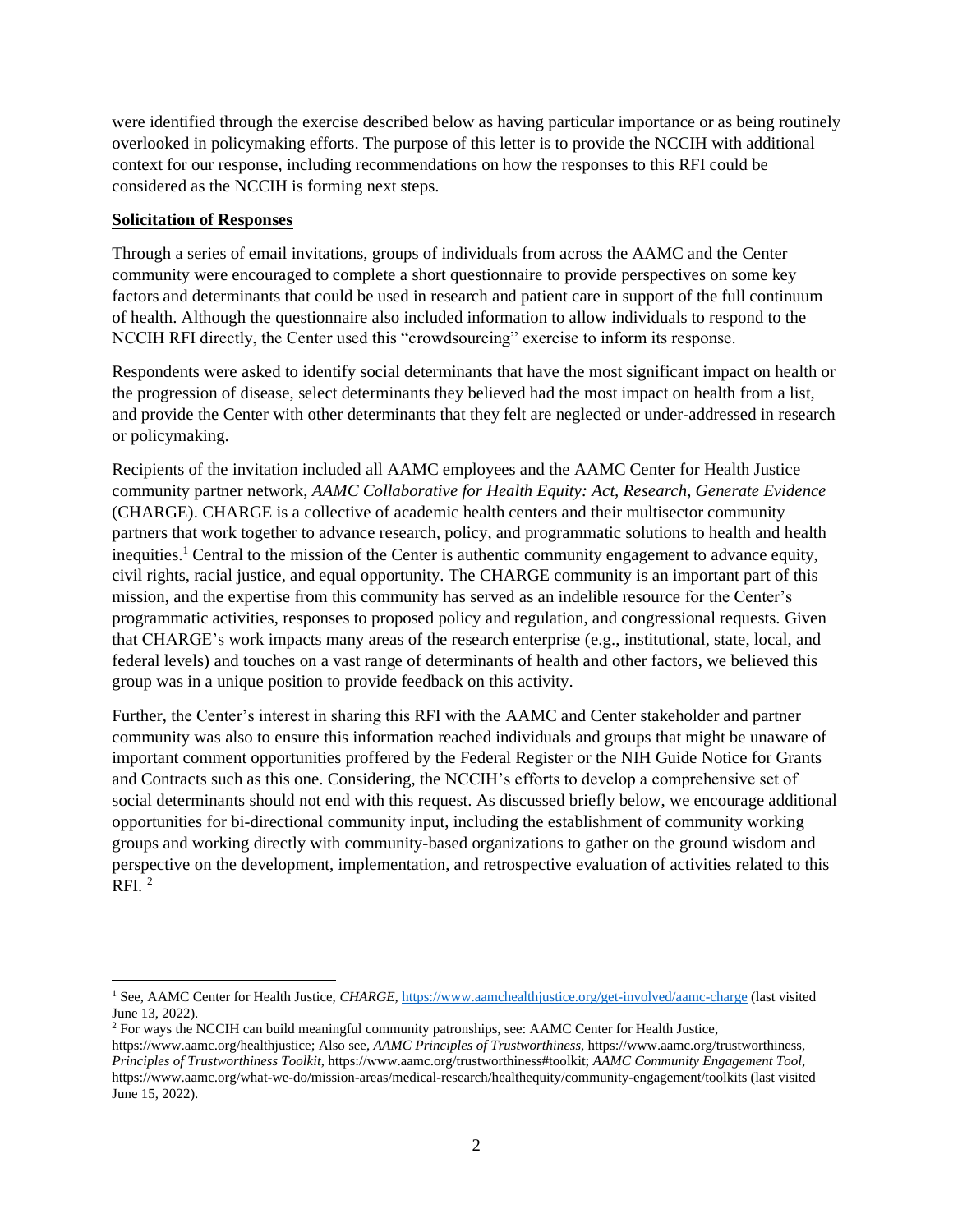### **Notable Outcomes from the Questionnaire**

The Center received 67 responses to the questionnaire and used those responses to inform the Center's response to this RFI as further described below.

### *Factors that Impact Social Determinants of Health*

In an open-ended question asking for key factors that come to mind when thinking about social determinants of health, 60% of the 67 respondents reported neighborhood and public safety as a key determinant. Education, economic stability, and food security were listed as other common determinants by respondents (57%, 37%, and 37%, respectively).

## *Commonly Referenced Determinants that have a Significant Impact on Health or the Progression of Disease*

Respondents were provided a list of eight commonly referenced determinants (racism and discrimination, housing, transportation, neighborhood and environment, food security, economic stability, education, and the health care system) and asked which had the most significant impacts on health, choosing as many of the eight as they wanted. 81% of respondents selected economic stability as a determinant that significantly impacts health, 75% selected racism and discrimination, and 69% selected neighborhood and environment.

### *Other Determinants that are Neglected or Under-addressed in Research or Policymaking*

In an open-ended question asking respondents to list any determinants they believe are neglected or under-addressed, many respondents who provided determinants reported mental health (46%), social isolation (27%), policing and incarceration (27%), and climate change (22%) as determinants that are neglected or under-addressed in research or policymaking.

### **Observations and Recommendations**

### *Definition Challenges and Comprehensive Understanding of Social, Structural, and Cultural Context*

Evident from the findings is the notable variation in how respondents interpreted the meanings associated with certain factors and social determinants. For example, in the first open-ended question, only 51% of respondents identified economic stability as a key factor impacting health and the progression of disease. However, in the question immediately following that provided a list of common determinants (see list above), a sizeable majority of respondents (81%) selected economic stability as a determinant with a notable impact on health and disease progression. While all respondents were provided with a baseline definition of "social determinants of health,"<sup>3</sup> there appear to be discrepancies in how factors and determinants are defined on an individual basis. For example, several respondents identified demographic information (i.e., race, sexuality, and religion) as a social determinant. However, demographics are descriptive characteristics of a population, and do not define overarching determinants of health like racism or homophobia.

In the RFI, the NCCIH notes that it is limiting the number of determinants each commenter can submit "to ensure a list sufficiently comprehensive to capture the key elements of whole person health." Efforts to comprehensively capture *key elements* of health must also account for how these elements interact with

<sup>3</sup> See, the Department of Health and Human Services, Office of Disease Prevention and Health Promotion, Health People 2030, definition of "Social determinants of health (SDOH) are the conditions in the environments where people are born, live, learn, work, play, worship, and age that affect a wide range of health, functioning, and quality-of-life outcomes and risks." *Id*.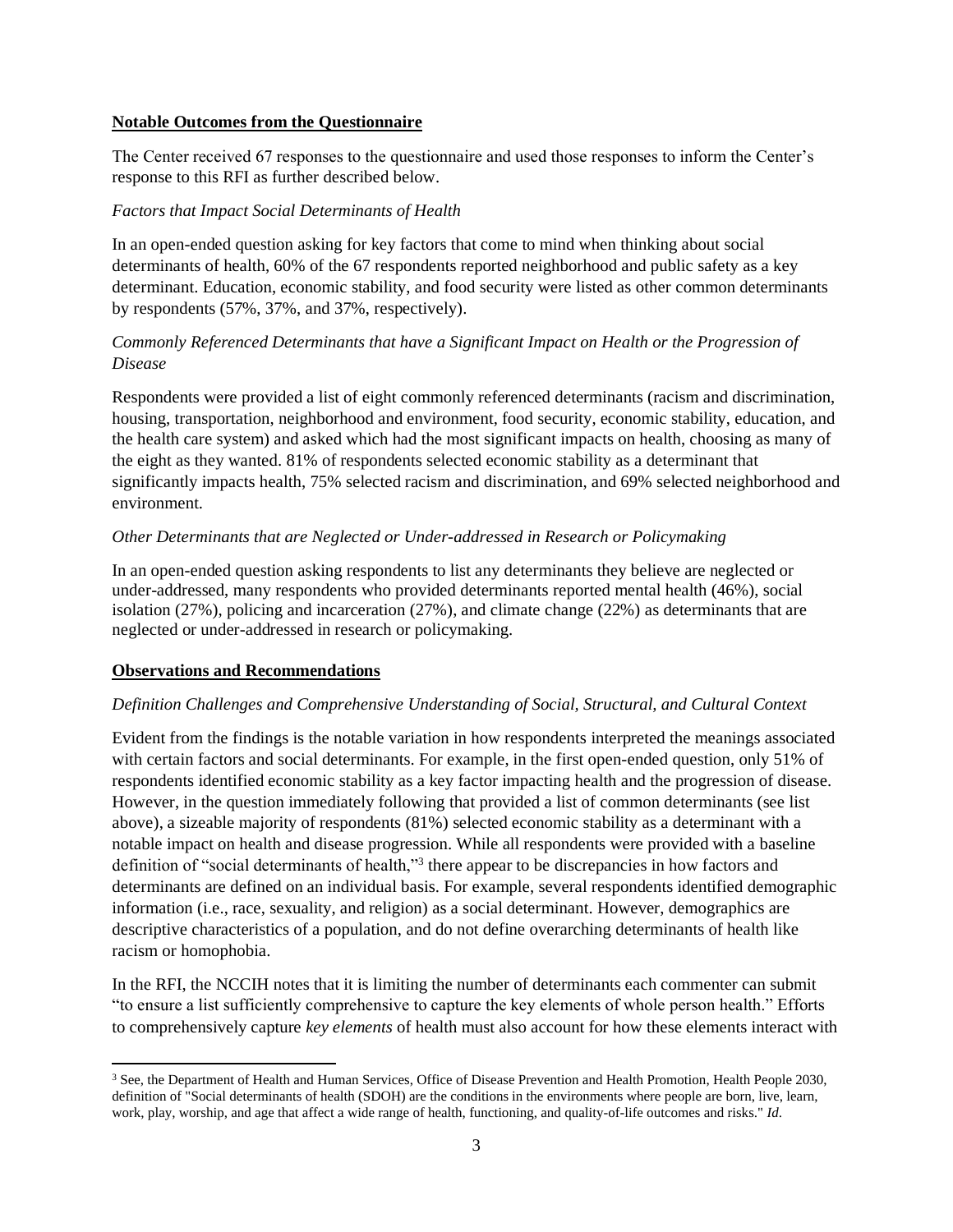other determinants, especially when the consequence of these interactions could produce new or exacerbate existing inequities. Further, while the definitional challenges identified above help to underscore the importance of the NCCIH's efforts to define a "common list of determinants," they also highlight the need for a more comprehensive understanding of additional issues that NCCIH should consider to meaningfully and successfully operationalize this initiative:

- Harmonized understanding of the definitions/context associated with each identified factor/determinant (e.g., individual, social, structural, genetic, etc.), not just identification of the terminology itself.
- To enhance standardization and data collection efforts, standard taxonomy should include terms that are often (and erroneously) used interchangeably. For example, the AAMC, the Center for Health Justice, US Centers for Disease Control and Prevent, World Health Organization and others define social determinants of health (at the community level) as factors that exist in places where people are born, live, work, and play. As the Center noted in a 2021 letter to the *Congressional Social Determinants of Health Caucus*, "[t]he maldistribution of SDOH across communities puts individuals within adversely affected communities at *social risk*, risk that may turn into a *health-related social need* (HRSN) for individuals (for example, housing instability or homelessness resulting from the lack of community-level affordable housing)." 4
- Need for interoperable communication across differing technology platforms, including addressing lack of access to technology/broadband and financial resources.<sup>5</sup>

### *Federal Government Coordination and Community Engagement*

We do not want to minimize the ambitious and commendable undertaking to identify a common set of determinants for use in research and patient care, but would like to respectfully emphasize the need for the NIH in partnership with the NCCIH, to prioritize a coordinated *whole-of-government* approach, expanding this initiative far beyond the NIH-NCCIH to other Federal and state agencies doing this work. For example, the Center held a congressional briefing, ["Data for Health Equity: the Foundation for](https://www.youtube.com/watch?v=opRWK08DIsI)  [Creating Healthier Communities"](https://www.youtube.com/watch?v=opRWK08DIsI) which noted that one key barrier impacting all communities is the lack of coordination between relevant sectors— housing, public health, medicine, transportation. Notably, it also highlighted the similar data needs related to demographics, individual-level social needs, and community-level social determinants, among others.<sup>6</sup>

It is notable that the NCCIH has undertaken this activity during a time when Federal agencies are implementing *Equity Action and Diversity Plans* pursuant to the Executive Order (EO) 13985, *Advancing Racial Equity and Support for Underserved Communities Through Federal Government*. <sup>7</sup> One outcome of EO 13985 was the establishment of the White House *Interagency Working Group on Equitable Data*, which recently released recommendations on best practices for sharing information across the Federal

<sup>6</sup> *Data for Health Equity: the Foundation for Creating Healthier Communities* (2021),

<sup>4</sup> AAMC Comments to the *Congressional Social Determinants of Health Caucus* (September 20, 2021), https://www.aamc.org/media/56566/download?attachment.

<sup>5</sup> AAMC Comments to the White House Office of Science and Technology Policy, *Request for Information on Strengthening Community Health Through Technology* (March 30, 2022), https://www.aamc.org/media/60171/download. In this response, the Center expresses concern for the disproportionate impact of algorithmic bias in machine learning.

https://www.youtube.com/watch?v=opRWK08DIsI

<sup>7</sup> AAMC Comments to the OMB on *Methods and Leading Practices for Advancing Equity and Support for Underserved Communities Through Government,* OMB 2021-0005 (July 2, 2021); [https://www.aamc.org/media/55326/download?attachment.](https://www.aamc.org/media/55326/download?attachment) Also see, *Biden-Harris Administration Releases Agency Equity Action Plans to Advance Equity and Racial Justice Across the Federal Government* (April 14, 2022).